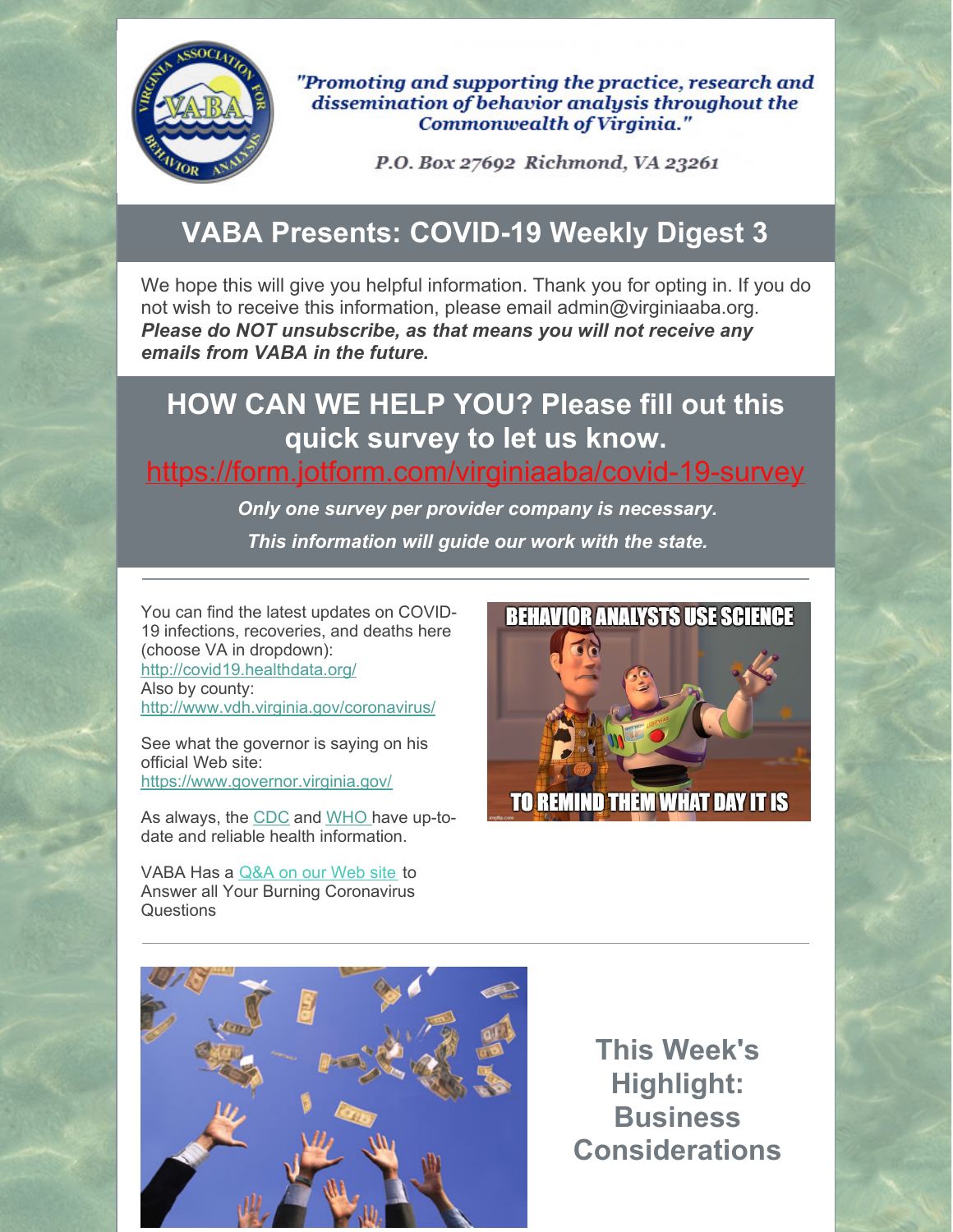Hopefully, your business has been able to contact the resources it needs to stay afloat! Many missed the small business loans through the CARES Act when they were being offered the first time around, but perhaps will take advantage in the second round.

Two acts that affect small business in times of COVID-19 are the Families First [Coronavirus](https://home.treasury.gov/policy-issues/cares) Response Act (FFCRA) and the Coronavirus Aid, Relief, and Economic Security Act (CARES).

The FFCRA requires employers to provide paid leave in certain situations, including sick leave for an employee or his/her family, and child-care related leave (through FMLA). Each allow for up to two weeks. Sick leave is at 100% of pay and child-care leave is at 67% of pay. There are other details, so [check](https://www.dol.gov/agencies/whd/pandemic/ffcra-employer-paid-leave) it out (companies with 50 to 500 employees) or contact an employment lawyer.

The CARES Act provides paycheck and unemployment assistance. See the [Web](https://home.treasury.gov/policy-issues/cares) site for more [information.](https://www.virginiaaba.org/wp-content/uploads/2020/04/US-Chamber-Loan-Info.pdf) [Click](https://www.virginiaaba.org/wp-content/uploads/2020/04/PPP-IFRN-FINAL-Highlighted-Version.pdf) here for information on the CARES Act from the SBA. Click here for information from the US Chamber of Commerce on the CARES Act. [Click](https://home.treasury.gov/system/files/136/PPP--Fact-Sheet.pdf) here for a fact sheet on small business loans during the pandemic.

APBA recently had a [webinar](https://www.apbahome.net/page/live-webinars) on this if you want to learn more.

[Click](https://www.sba.gov/) here for information from the Small Business Association in general.

Virginia's peak resource use day is projected to be April 23. The latest guidance for nonessential businesses is that they are to remain closed through May 7 and the stay at home order is in effect through June 10. Make sure to keep up to date with the Governor's announcements to help you make decisions on when and how to ramp back up your services. Let VABA know if we can help in any way.

## **Latest Information From the Governor and State Offices**

[Executive](https://www.governor.virginia.gov/media/governorvirginiagov/executive-actions/EO-57-Licensing-of-Health-Care-Professionals-in-Response-to-Novel-Coronavirus-(COVID-19).pdf) Order 57 came out on April 17. It was entitled LICENSING OF HEALTH CARE PROFESSIONALS IN RESPONSE TO NOVEL CORONAVIRUS (COVID-19). LBAs and LABAs were not mentioned in the order, however, we have confirmed that those who are licensed in another state who have been treating persons in VA, can continue to do so throughout the crisis. This is probably most applicable to private schools where students cross state lines.

Virginia applied for Appendix K and received approval. Here is more [information.](https://www.medicaid.gov/resources-for-states/disaster-response-toolkit/home-community-based-services-public-heath-emergencies/emergency-preparedness-and-response-for-home-and-community-based-hcbs-1915c-waivers/index.html) This affects the waivers (Community Living, Family & Individual Supports, etc.).

### **Medicaid Providers! Are you on the call?**

**Make sure to attend the weekly provider calls.**

Please see Web site for latest info. Next week's call info not available at time of publication.